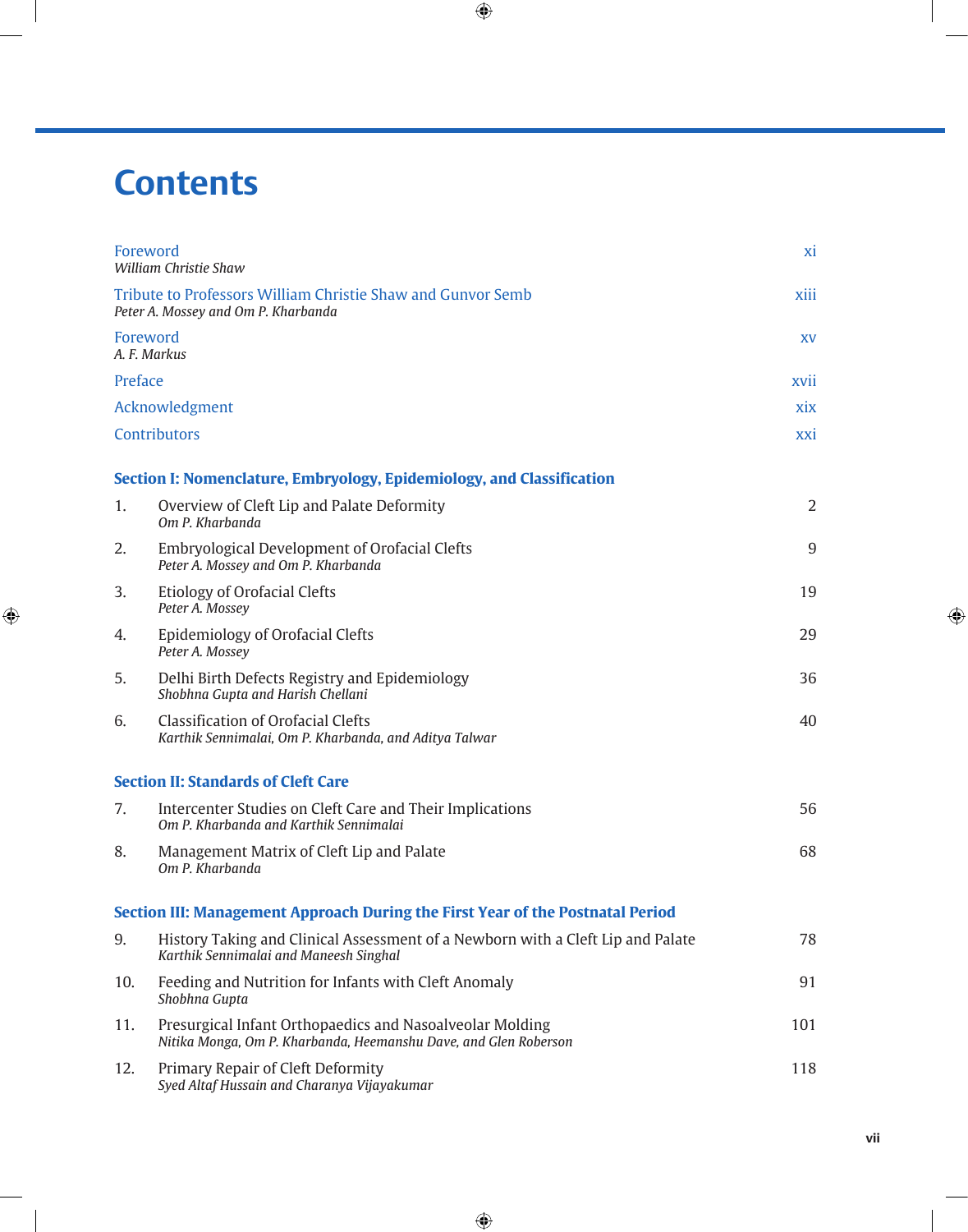$\bigoplus$ 

## **Section IV: Preschool Years and Around**

*Srinivas Gosla Reddy and Ishan Singh*

| 13. | Speech and Communication Disorders Related to Cleft Lip and Palate Deformity<br>Savitha V. H., Prashansha Chauhan, and Anubhooti Nagar                           | 128 |
|-----|------------------------------------------------------------------------------------------------------------------------------------------------------------------|-----|
| 14. | Otologic and Audiologic Concerns in Cleft Lip and Palate Patients<br>Prasanna Kumar Saravanam                                                                    | 149 |
| 15. | Prevention and Management of Dental Caries in a Cleft Child<br>Kalpana Bansal                                                                                    | 161 |
| 16. | Craniofacial Growth in Patients with Unoperated and Operated Cleft Deformities<br>Om P. Kharbanda and Karthik Sennimalai                                         | 167 |
| 17. | Obstructive Sleep-Disordered Breathing in Patients with Orofacial Clefts<br>Ashok Kumar Jena and Om P. Kharbanda                                                 | 190 |
|     | <b>Section V: History and Essential Records</b>                                                                                                                  |     |
| 18. | Recording History and Clinical Assessment of Previously Operated Cleft Patients<br>Om P. Kharbanda and Karthik Sennimalai                                        | 202 |
| 19. | Guidelines for Record Taking in Cleft Patients<br>Om P. Kharbanda and Karthik Sennimalai                                                                         | 216 |
| 20. | Three-Dimensional Surface Imaging of the Face in Patients with Cleft Lip and Palate<br>Mette A. R. Kuijpers, Sander Brons, and Anne Marie Kuijpers-Jagtman       | 225 |
|     | <b>Section VI: Comprehensive Orthodontics</b>                                                                                                                    |     |
| 21. | Diagnostic and Therapeutic Approach to Developing Class III Malocclusion in<br><b>Operated Cleft Subjects</b><br>Karthik Sennimalai and Om P. Kharbanda          | 234 |
| 22. | Orthodontic and Surgical Perspectives of Secondary Alveolar Bone Grafting<br>Nitika Monga, Shivangi Saha, Shashank Chauhan, Maneesh Singhal, and Om P. Kharbanda | 270 |
| 23. | Cleft Lip and Alveolus<br>Om P. Kharbanda                                                                                                                        | 287 |
| 24. | Camouflage Orthodontic Management of Unilateral Cleft Lip and Palate<br>Om P. Kharbanda                                                                          | 307 |
| 25. | Orthodontic Management in Complete Bilateral Cleft Lip and Palate<br>Om P. Kharbanda                                                                             | 339 |
| 26. | Complex Orthodontics and Interdisciplinary Treatment<br>Om P. Kharbanda                                                                                          | 371 |
| 27. | Special Considerations for Retention and Stability after Cleft Orthodontics<br>Om P. Kharbanda and Karthik Sennimalai                                            | 391 |
|     | <b>Section VII: Surgical Management of Skeletal Dysplasia</b>                                                                                                    |     |
| 28. | Principles and Techniques of Distraction Osteogenesis in Cleft Lip and Palate Patients<br>Ajoy Roychoudhury, Anson Jose, and Ongkila Bhutia                      | 400 |
| 29. | Orthognathic Surgery in Cleft Patients                                                                                                                           | 423 |

 $\bigoplus$ 

 $\overline{\phantom{a}}$ 

 $\bigoplus$ 

 $\bigoplus$